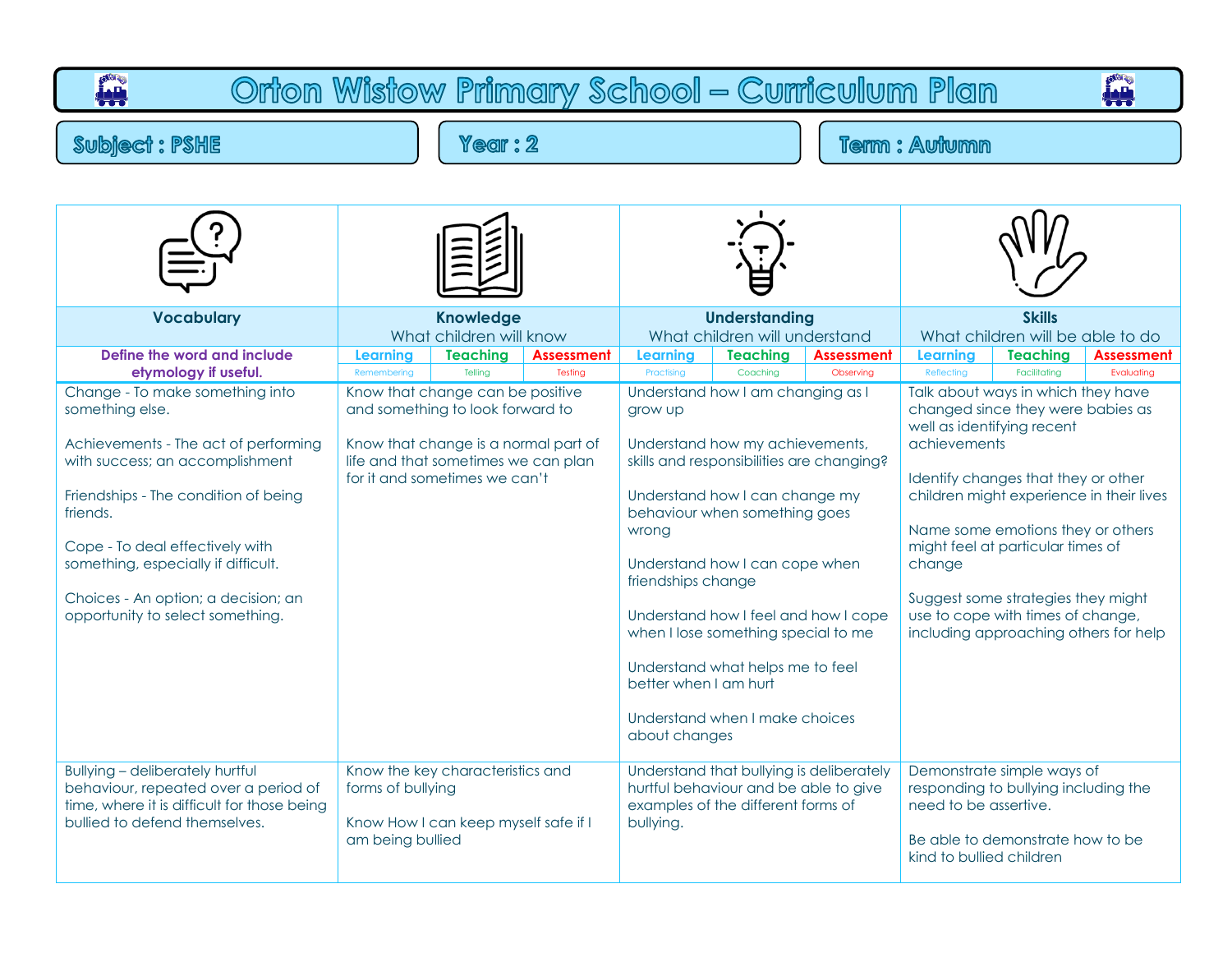|                                                                                                                                                                                                                                                                                                                                                                                                                       |                                                                                 |                         |                   |                                                                                                                                                                                                                                                                                                                                   |                               |                   |                                                                                                                                                                                                                                                                                            |                                  | OWPS Curriculum 2.0 |  |
|-----------------------------------------------------------------------------------------------------------------------------------------------------------------------------------------------------------------------------------------------------------------------------------------------------------------------------------------------------------------------------------------------------------------------|---------------------------------------------------------------------------------|-------------------------|-------------------|-----------------------------------------------------------------------------------------------------------------------------------------------------------------------------------------------------------------------------------------------------------------------------------------------------------------------------------|-------------------------------|-------------------|--------------------------------------------------------------------------------------------------------------------------------------------------------------------------------------------------------------------------------------------------------------------------------------------|----------------------------------|---------------------|--|
|                                                                                                                                                                                                                                                                                                                                                                                                                       |                                                                                 |                         |                   |                                                                                                                                                                                                                                                                                                                                   |                               |                   |                                                                                                                                                                                                                                                                                            |                                  |                     |  |
| <b>Vocabulary</b>                                                                                                                                                                                                                                                                                                                                                                                                     | <b>Knowledge</b>                                                                |                         |                   | <b>Understanding</b>                                                                                                                                                                                                                                                                                                              |                               |                   | <b>Skills</b>                                                                                                                                                                                                                                                                              |                                  |                     |  |
|                                                                                                                                                                                                                                                                                                                                                                                                                       |                                                                                 | What children will know |                   |                                                                                                                                                                                                                                                                                                                                   | What children will understand |                   |                                                                                                                                                                                                                                                                                            | What children will be able to do |                     |  |
| Define the word and include                                                                                                                                                                                                                                                                                                                                                                                           | <b>Learning</b>                                                                 | <b>Teaching</b>         | <b>Assessment</b> | Learnina                                                                                                                                                                                                                                                                                                                          | Teaching                      | <b>Assessment</b> | Learning                                                                                                                                                                                                                                                                                   | <b>Teaching</b>                  | <b>Assessment</b>   |  |
| etymology if useful.                                                                                                                                                                                                                                                                                                                                                                                                  | Remembering                                                                     | Tellina                 | Testing           | Practising                                                                                                                                                                                                                                                                                                                        | Coachina                      | Observing         | Reflecting                                                                                                                                                                                                                                                                                 | Facilitating                     | Evaluating          |  |
| Bystander - A person who, although<br>present at some event, does not take<br>part in it; an observer or spectator.<br>Strategy - plan of action intended to<br>accomplish a specific goal.<br>Power - Ability to coerce, influence or<br>control.<br>Intervene – To become involved in a<br>situation, so as to alter or prevent an<br>action.<br>Safety/safe - The condition or feeling<br>of being away from harm. | Know how might bystanders intervene<br>and help someone who is being<br>bullied |                         |                   | Understand that sometimes people<br>are bullied because they may be<br>different in some way from others.<br>Understand that bullying occurs when<br>a person or group of people feel the<br>need to have power over another<br>person or group of people<br>Understand how bullying affects the<br>way we think, feel and behave |                               |                   | Be able to describe how it feels to be<br>bullied or see someone else being<br>bullied.<br>Be able to identify places where<br>bullying may occur at school and be<br>starting to suggest simple strategies to<br>make the school a safer place where<br>bullying is less likely to occur. |                                  |                     |  |

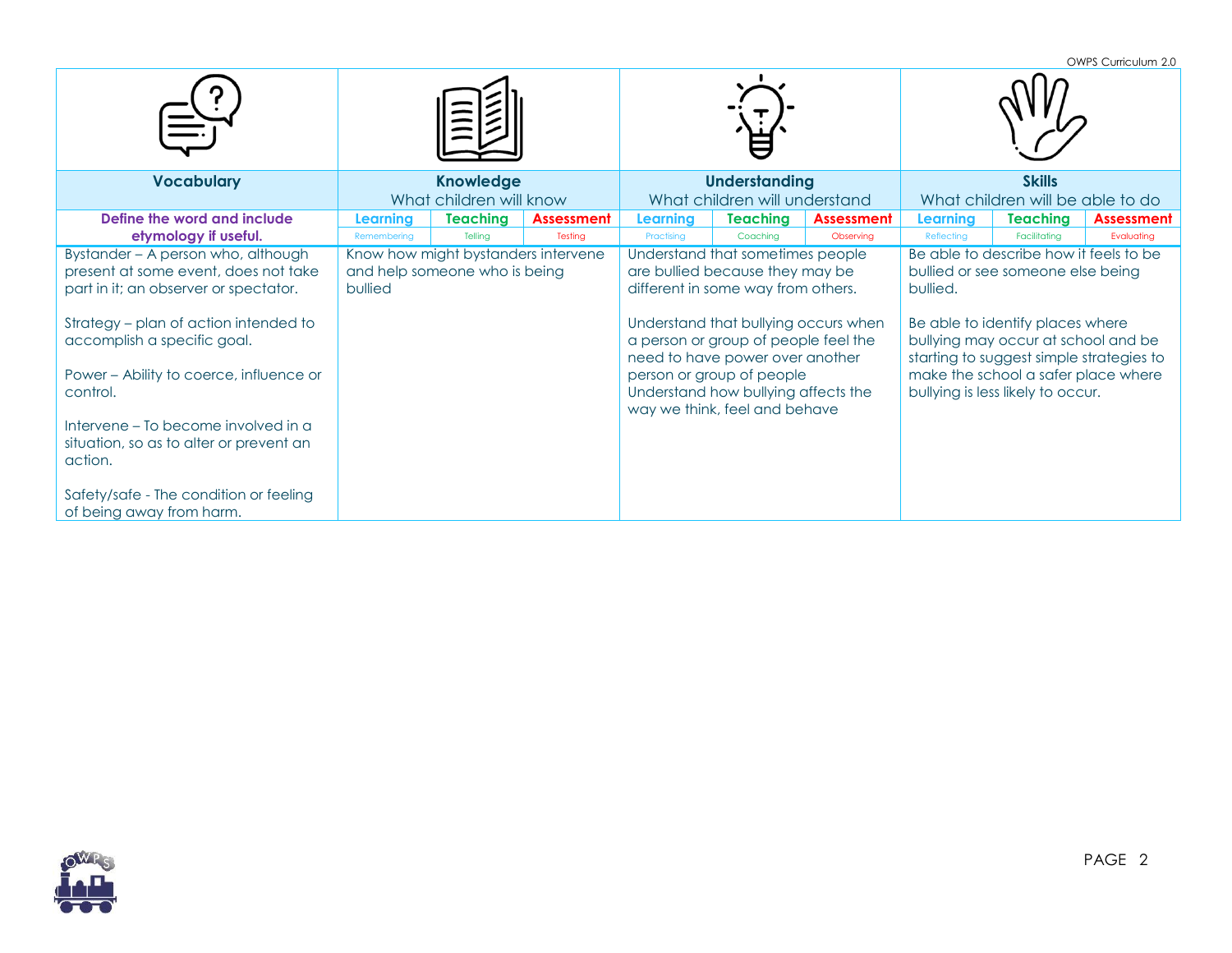| Orton Wistow Primary School - Curriculum Plan                                                                                                                                                                                                                                                                                             |                                                       |                                                                                                                                                  |                                                                               |                                                                            |                                                                                                                                                                                         |                                |                                                                  |                                                                                                                                                                                                                                                                                                                                                                                                                                                                                                                                                        |                                                                                          |  |  |
|-------------------------------------------------------------------------------------------------------------------------------------------------------------------------------------------------------------------------------------------------------------------------------------------------------------------------------------------|-------------------------------------------------------|--------------------------------------------------------------------------------------------------------------------------------------------------|-------------------------------------------------------------------------------|----------------------------------------------------------------------------|-----------------------------------------------------------------------------------------------------------------------------------------------------------------------------------------|--------------------------------|------------------------------------------------------------------|--------------------------------------------------------------------------------------------------------------------------------------------------------------------------------------------------------------------------------------------------------------------------------------------------------------------------------------------------------------------------------------------------------------------------------------------------------------------------------------------------------------------------------------------------------|------------------------------------------------------------------------------------------|--|--|
| <b>Subject: PSHE</b>                                                                                                                                                                                                                                                                                                                      | <b>Term: Spring</b>                                   |                                                                                                                                                  |                                                                               |                                                                            |                                                                                                                                                                                         |                                |                                                                  |                                                                                                                                                                                                                                                                                                                                                                                                                                                                                                                                                        |                                                                                          |  |  |
|                                                                                                                                                                                                                                                                                                                                           |                                                       |                                                                                                                                                  |                                                                               |                                                                            |                                                                                                                                                                                         |                                |                                                                  |                                                                                                                                                                                                                                                                                                                                                                                                                                                                                                                                                        |                                                                                          |  |  |
| <b>Vocabulary</b>                                                                                                                                                                                                                                                                                                                         |                                                       | <b>Knowledge</b><br>What children will know                                                                                                      |                                                                               |                                                                            | <b>Understanding</b><br>What children will understand                                                                                                                                   |                                | <b>Skills</b><br>What children will be able to do                |                                                                                                                                                                                                                                                                                                                                                                                                                                                                                                                                                        |                                                                                          |  |  |
| Define the word and include<br>etymology if useful.<br><b>Responsibility</b> - A duty or obligation for<br>which someone is held accountable<br><b>Vote</b> – an act participating in making a fair<br>choice<br>Rule - A regulation, law, guideline.<br>Safety/safe - The condition or feeling of<br>being looked after.                 | Learning<br>Remembering<br>safe<br>school and at home | <b>Teaching</b><br>Telling<br>Know how rules make you feel happy and<br>Know how to take part in making rules                                    | <b>Assessment</b><br>Testing<br>Know what jobs and responsibilities I have in | Learning<br>Practising<br>like without them.<br>are their responsibilities | Teaching<br>Coaching<br>Understand why we have classroom rules<br>and describe what the classroom would be<br>Understand who looks after me and what                                    | <b>Assessment</b><br>Observing | Learning<br>Reflecting<br>responsibilities.<br>class discussion. | <b>Teaching</b><br>Facilitating<br>To be able to name some adults in school<br>who look after them and describe their<br>To be able to describe some of the<br>responsibilities they have in the classroom<br>and towards family and friends.<br>To be able to state classroom ground rules<br>and explain how they have been made.<br>To be able to explain what is meant by<br>voting and be able to name some people<br>who make decisions at school.<br>To share information, opinions and feelings<br>and listen to those of others, as part of a | <b>Assessment</b><br>Evaluating                                                          |  |  |
| <b>Budget</b> - The amount of money or resources<br>avaiable for a particular activity or time-<br>frame.<br><b>Debt</b> - The state or condition of owing<br>something to another.<br><b>Charity</b> - An organization, the objective of<br>which is to carry out a charitable purpose.<br>The goods or money given to those in<br>need. | money<br>budgeting mean                               | Know different ways to earn and spend<br>Know what saving, spending and<br>Know how to save and look after their<br>money and why we might do so |                                                                               | choices.<br>impact of choices                                              | Understand that we can receive and<br>spend money in many ways.<br>Understand the difference between wants<br>and needs and the need for informed<br>Understand family spending and the |                                | and spending<br>money<br>work                                    | To be able to give examples of budgeting<br>To be able to name ways to look after                                                                                                                                                                                                                                                                                                                                                                                                                                                                      | To be able to name ways of getting money<br>To be able to discuss the purpose of charity |  |  |

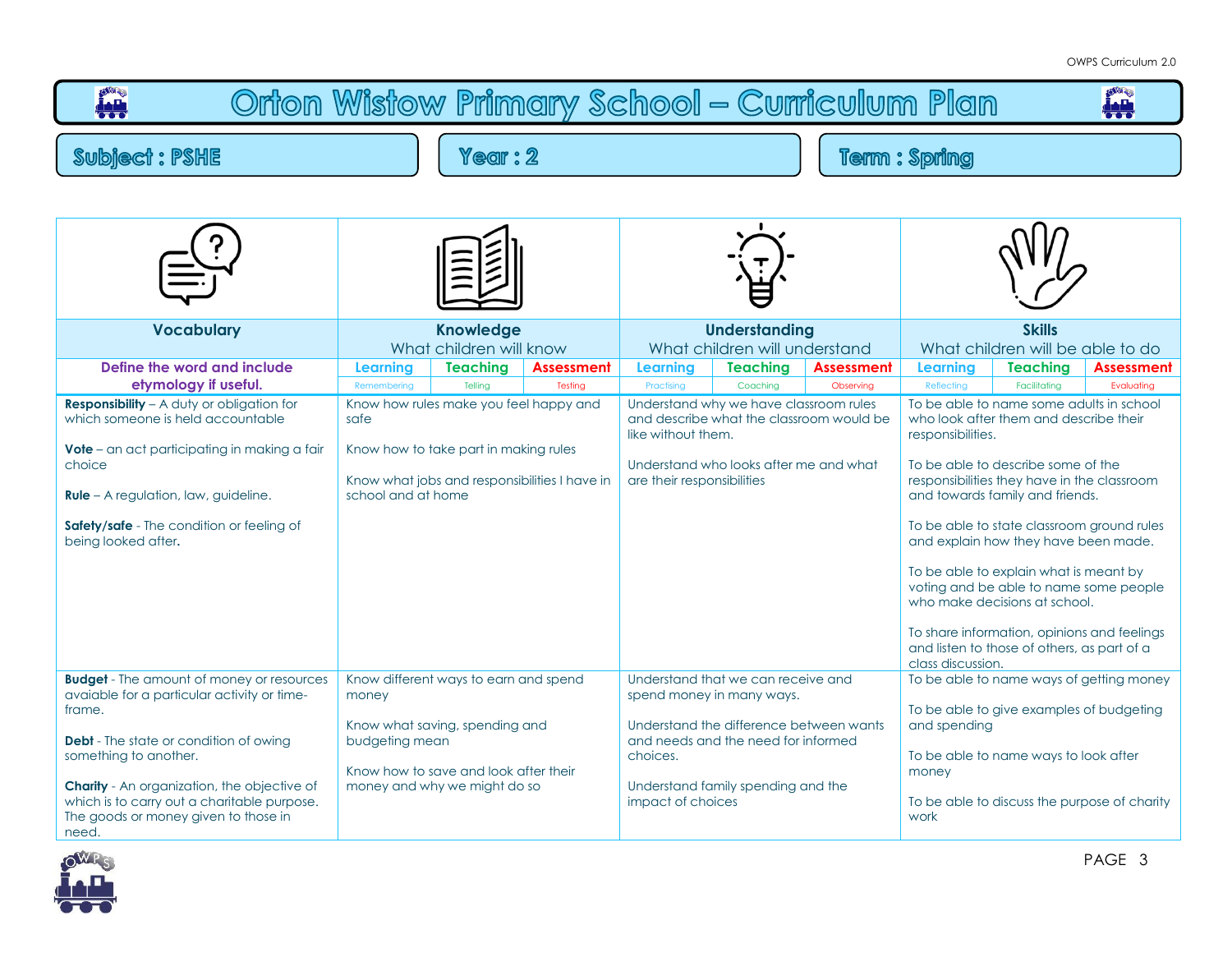OWPS Curriculum 2.0

| <b>Vocabulary</b>                                                                                                                                          | <b>Knowledge</b><br>What children will know |                                                                                       |                   |                   | <b>Understanding</b><br>What children will understand                                                                                                             |                   | <b>Skills</b><br>What children will be able to do                                                                                                                                                                                                                                                                                         |                                                                                                                           |                   |
|------------------------------------------------------------------------------------------------------------------------------------------------------------|---------------------------------------------|---------------------------------------------------------------------------------------|-------------------|-------------------|-------------------------------------------------------------------------------------------------------------------------------------------------------------------|-------------------|-------------------------------------------------------------------------------------------------------------------------------------------------------------------------------------------------------------------------------------------------------------------------------------------------------------------------------------------|---------------------------------------------------------------------------------------------------------------------------|-------------------|
| Define the word and include                                                                                                                                | Learning                                    | <b>Teaching</b>                                                                       | <b>Assessment</b> | <b>Learning</b>   | <b>Teaching</b>                                                                                                                                                   | <b>Assessment</b> | <b>Learning</b>                                                                                                                                                                                                                                                                                                                           | <b>Teaching</b>                                                                                                           | <b>Assessment</b> |
| etymology if useful.                                                                                                                                       | Remembering                                 | Telling                                                                               | Testing           | Practising        | Coachina                                                                                                                                                          | Observing         | Reflecting                                                                                                                                                                                                                                                                                                                                | Facilitatina                                                                                                              | Evaluating        |
| <b>Savings</b> - A reduction in cost or<br>expenditure. Something (usually money)<br>that is kept for the future.<br><b>Spend</b> - To pay out money       |                                             |                                                                                       |                   | why we have them. | Understand and manage some of the<br>changing feelings associated with money.<br>Understand what charities might do and                                           |                   | money                                                                                                                                                                                                                                                                                                                                     | To be able to talk about feelings linked to                                                                               |                   |
| Touch - To make physical contact with; to<br>bring the hand, finger or other part of the<br>body into contact with something or<br>someone                 | me safe<br>unsure                           | Know who the people are who help keep<br>Know who I could talk to if I felt unsafe or |                   |                   | Understanding that they are able to say<br>'no' to touching and tell someone in their<br>Safety Circle if they need help.<br>Understand what good and bad secrets |                   | To be able to contribute to discussions<br>about personal safety and take an active<br>part in class activities.<br>To be able to identify people at home, at<br>school and in other contexts of their lives to<br>include in their Safety Circle and who they<br>can go to if they have a worry, or a 'no' or<br>'I'm not sure' feeling. |                                                                                                                           |                   |
| <b>Feeling / Emotion</b> - A person's internal state<br>of being based on physical state and<br>sensory data                                               | persuade me                                 | Know what I can do if someone tries to                                                |                   | might be<br>are   | Understand who your Safety Circle adults                                                                                                                          |                   |                                                                                                                                                                                                                                                                                                                                           |                                                                                                                           |                   |
| Safety/safe - The condition or feeling of<br>being looked after.<br><b>Secret</b> – A piece of knowledge that is<br>hidden and intended to be kept hidden. | adult if I need to                          | Know how I can get the attention of an                                                |                   |                   |                                                                                                                                                                   |                   | feelings?                                                                                                                                                                                                                                                                                                                                 | To be able to recognise and describe 'yes'<br>and 'no' feelings and "I am not sure"                                       |                   |
| <b>Good</b> – Acting in the interest of what is<br>beneficial, ethical, or moral.                                                                          |                                             |                                                                                       |                   |                   |                                                                                                                                                                   |                   | lost.                                                                                                                                                                                                                                                                                                                                     | To be able to identify safer places to work<br>and play and know what to do if they get                                   |                   |
| <b>Bad</b> - Unfavorable; negative; not good.                                                                                                              |                                             |                                                                                       |                   |                   |                                                                                                                                                                   |                   |                                                                                                                                                                                                                                                                                                                                           | To be able to identify the difference<br>between good and bad secrets as well as<br>'yes' and 'no' touches, (NSPCC PANTS) |                   |



PAGE 4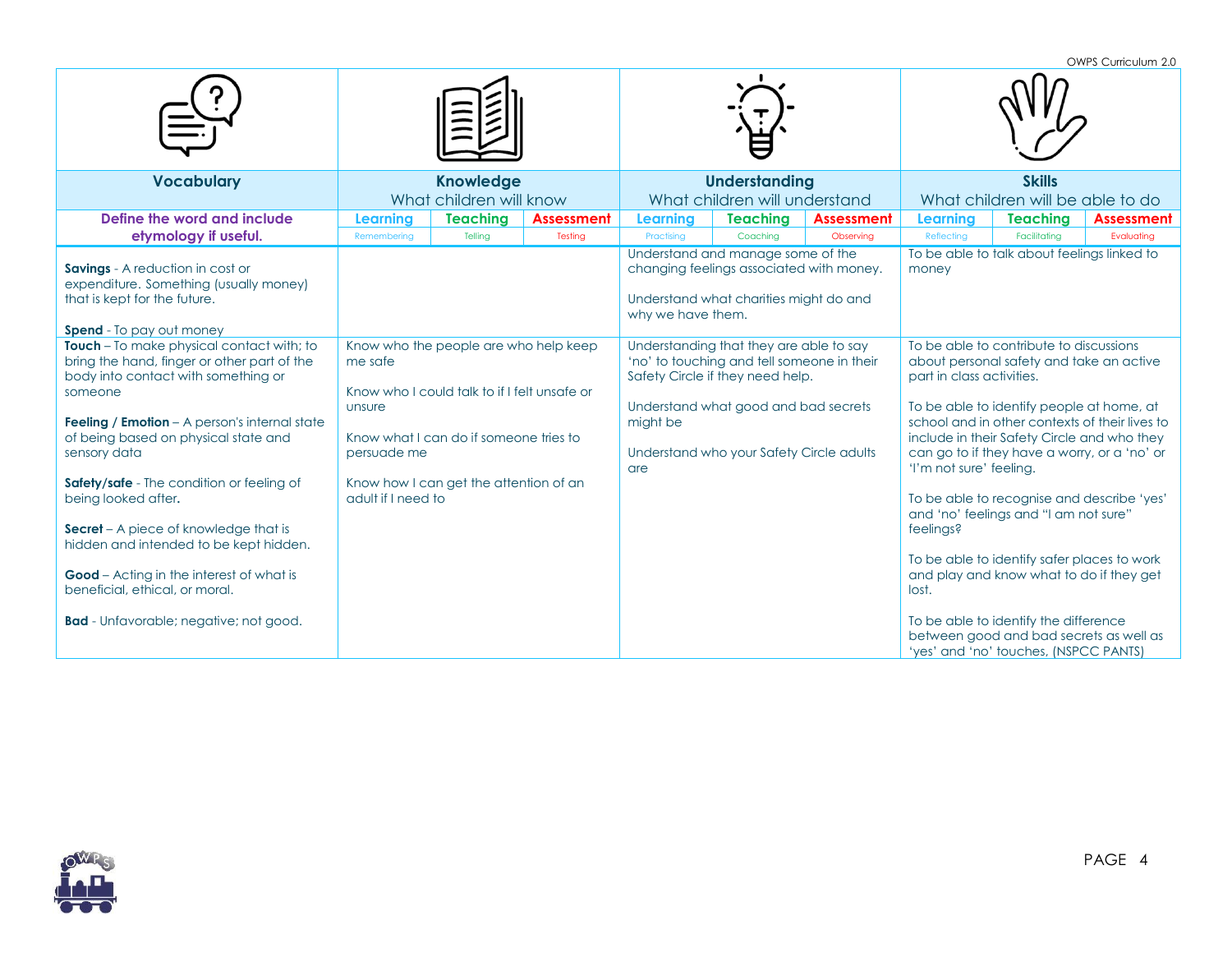| Orton Wistow Primary School - Curriculum Plan                                                                                                               |                                                                |                                                                                                                                                                                                                                     |                                           |                                                                                            |                                                                                                                                                                                                                                                          |                                |                                                                                                                                                                                                                                                                                                                        |                                 |                                 |  |  |
|-------------------------------------------------------------------------------------------------------------------------------------------------------------|----------------------------------------------------------------|-------------------------------------------------------------------------------------------------------------------------------------------------------------------------------------------------------------------------------------|-------------------------------------------|--------------------------------------------------------------------------------------------|----------------------------------------------------------------------------------------------------------------------------------------------------------------------------------------------------------------------------------------------------------|--------------------------------|------------------------------------------------------------------------------------------------------------------------------------------------------------------------------------------------------------------------------------------------------------------------------------------------------------------------|---------------------------------|---------------------------------|--|--|
| <b>Subject: PSHE</b>                                                                                                                                        |                                                                |                                                                                                                                                                                                                                     | <b>Term: Summer</b>                       |                                                                                            |                                                                                                                                                                                                                                                          |                                |                                                                                                                                                                                                                                                                                                                        |                                 |                                 |  |  |
|                                                                                                                                                             |                                                                |                                                                                                                                                                                                                                     |                                           |                                                                                            |                                                                                                                                                                                                                                                          |                                |                                                                                                                                                                                                                                                                                                                        |                                 |                                 |  |  |
| <b>Vocabulary</b>                                                                                                                                           |                                                                | <b>Knowledge</b><br>What children will know                                                                                                                                                                                         |                                           |                                                                                            | <b>Understanding</b><br>What children will understand                                                                                                                                                                                                    |                                | <b>Skills</b><br>What children will be able to do                                                                                                                                                                                                                                                                      |                                 |                                 |  |  |
| Define the word and include<br>etymology if useful.                                                                                                         | Learning<br>Remembering                                        | <b>Teaching</b><br>Telling                                                                                                                                                                                                          | Assessment<br>Testing                     | Learning<br>Practising                                                                     | <b>Teaching</b><br>Coaching                                                                                                                                                                                                                              | <b>Assessment</b><br>Observing | Learning<br>Reflecting                                                                                                                                                                                                                                                                                                 | <b>Teaching</b><br>Facilitating | <b>Assessment</b><br>Evaluating |  |  |
| Friendship - A relationship based on<br>kindness and respect<br><b>Positive</b> - Not negative or neutral.<br><b>Change</b> - To become something different | friends<br>change<br>classmates<br>help and how to ask for it. | Know how a good friend should behave<br>Know how to listen to and support my<br>Know how to cope when relationships<br>Know some of the similarities and<br>differences between me and my<br>Know who they can talk to if they need |                                           | patterns<br>each other<br>positive friendship                                              | Understand that friendships change.<br>Understand that difference is positive.<br>Understand that there are different family<br>Understand who is in their network of<br>special people, and how they we affect<br>Understand the behaviours that form a |                                | To be able to describe some of the<br>qualities of friendship<br>To be able to recognise some similarities<br>and differences between them and other<br>children<br>To be able to demonstrate skills in making<br>friends.<br>To be able to use learnt strategies for<br>coping when they have friendship<br>problems. |                                 |                                 |  |  |
|                                                                                                                                                             |                                                                |                                                                                                                                                                                                                                     |                                           |                                                                                            |                                                                                                                                                                                                                                                          |                                | To be able to describe what is special<br>about their own family and its members,<br>and about other people they know.                                                                                                                                                                                                 |                                 |                                 |  |  |
| Saving - A reduction in cost or spending<br><b>Spend</b> - To pay out                                                                                       | money on                                                       | Know what my family have to spend                                                                                                                                                                                                   |                                           |                                                                                            | Understand that we can receive and<br>spend money in many ways.                                                                                                                                                                                          |                                | To be able to make decisions about what<br>to spend your money on and choose the<br>best way to pay                                                                                                                                                                                                                    |                                 |                                 |  |  |
| Money - currency used for the exchange of<br>goods or services.                                                                                             | change                                                         | Know what is 'value for money<br>Know how my feelings about money                                                                                                                                                                   |                                           | Understand the difference between wants<br>and needs and the need for informed<br>choices. |                                                                                                                                                                                                                                                          |                                | To be able to state the difference between<br>wants and needs                                                                                                                                                                                                                                                          |                                 |                                 |  |  |
| <b>Want</b> - To wish for or desire something<br><b>Need</b> – A lack of something required to stay<br>safe, alive or out of poverty                        |                                                                | community, the world and me                                                                                                                                                                                                         | Know how my choices affect my family, the |                                                                                            | Understand and manage some of the<br>changing feelings associated with money.                                                                                                                                                                            |                                | To be able to discuss the impact of money<br>and spending on families, including the<br>emotional aspect                                                                                                                                                                                                               |                                 |                                 |  |  |

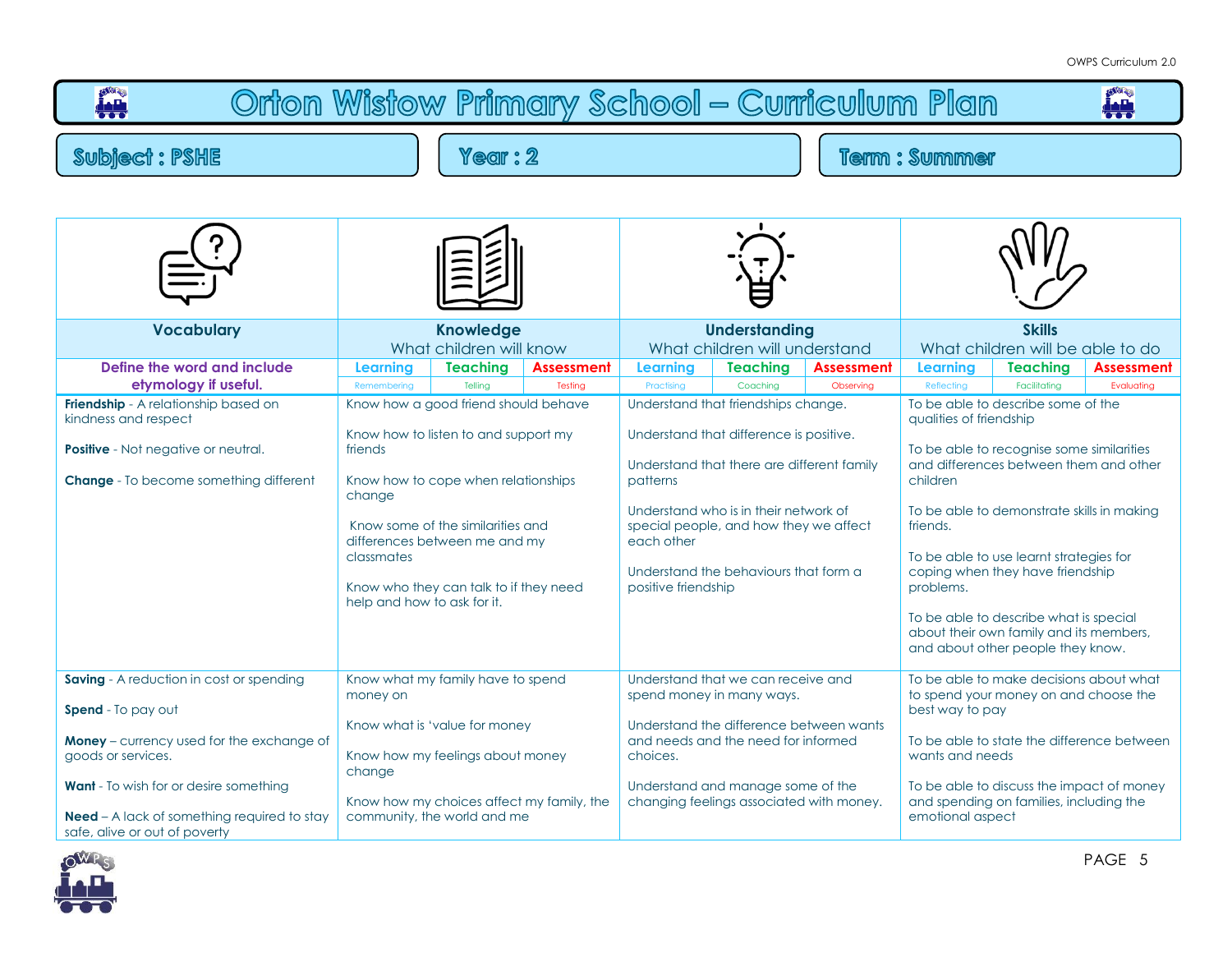OWPS Curriculum 2.0 **Vocabulary Knowledge** What children will know **Understanding** What children will understand **Skills** What children will be able to do **Define the word and include etymology if useful. Learning Teaching Assessment Learning Teaching Assessment Learning Teaching Assessment** Remembering | Telling | Testing | Practising | Coaching | Observing | Reflecting | Facilitating | Evaluating Know how to save and look after money and why we might do so. Understand family spending and the impact of choices Understand what charities might do and why we have them. **Disease** – An abnormal condition of a human, animal or plant that causes discomfort **Drug** – A substance used to treat an illness, relieve a symptom, or modify a chemical process in the body for a specific purpose. **Medicine** – A substance which specifically promotes healing when ingested or consumed in some way; a treatment **Risk** – The probability of a negative outcome to a decision or event. **Choice** – An option; a decision; an opportunity to choose or select something **Safe/safety -** The condition or feeling of being away from harm. Know what happens when disease, medicine or drugs enter the body Know what medicines are and why some people use them Know what to do if you feel poorly Know what are the potentially risky substances at home and at school Know what is it like to be persuaded Understand how things can get in the body and that some can be helpful and some can be harmful. Understand that there can be alternatives to medicine use to feel better. Understand about the roles of doctors, nurses and hospitals Understand how to keep safe from harm if you come across risky substances To be able to name safety rules concerning medicines and be able to name people who could help them take them safely. To be able to recognise simple risks and suggest ways of managing given scenarios. To be able to identify risky substances and what to do if you find them To be able to identify ways of staying healthy and well **Lifecyle** - A style of living that reflects the attitudes and values of a person or group. **Development** - The process by which a person grows and matures **Repsonsibility** - The state of being liable or responsible for something **Need** – A lack of something required to stay safe, alive or out of poverty Know how babies change and grow Know how you have changed since you were a baby Know what babies and children need Know what your responsibilities are now you're older Understand that human babies grow inside their mothers. Understand the basic needs of babies. Understand how dependent a baby is on parents to provide its basic needs. To be able to recognise babies, children and adults of different ages and put them into age order. To be able to describe the main physical developments which take place in early childhood. To be able to describe some of the changes in responsibilities and expectations during early childhood.